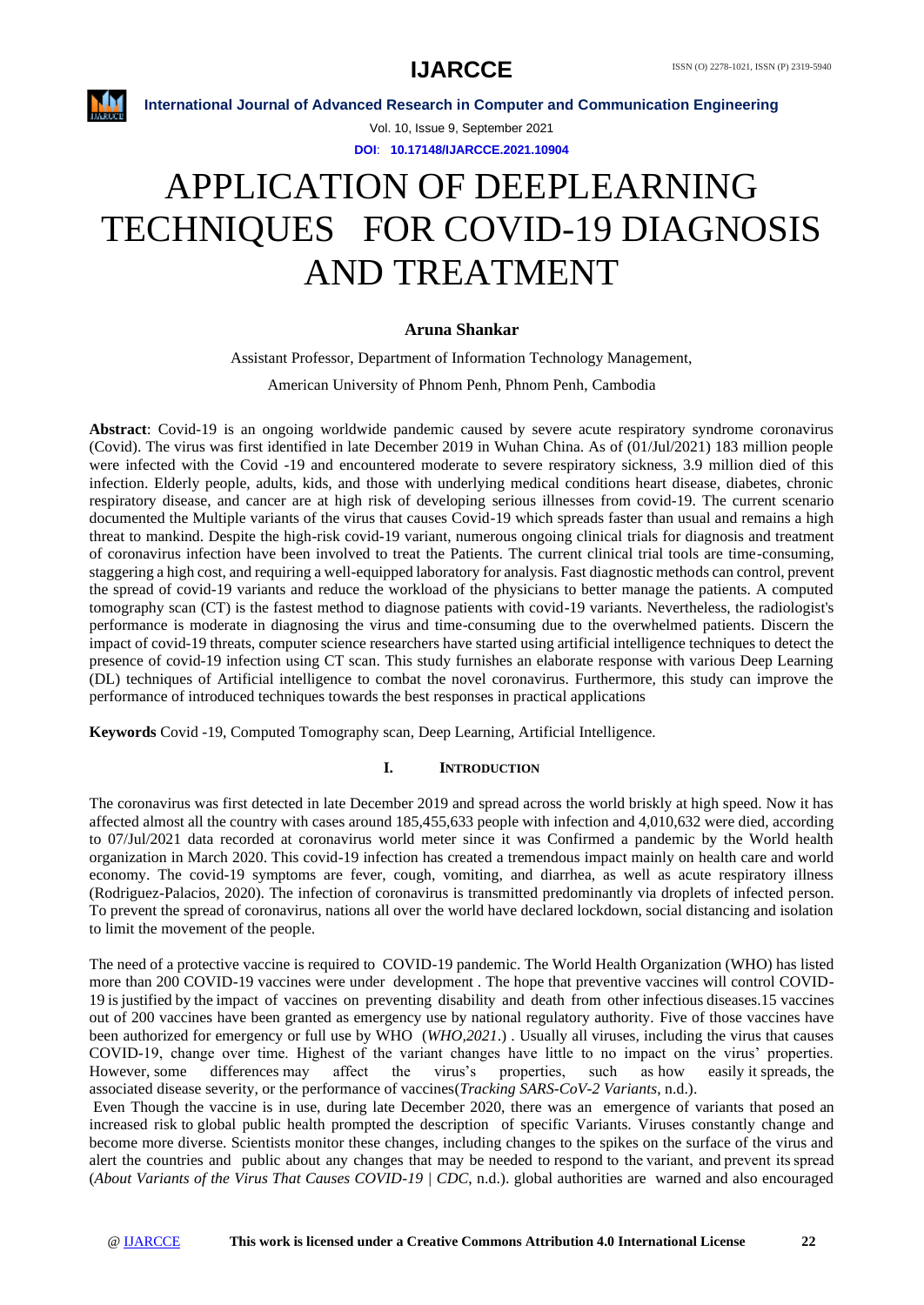

Vol. 10, Issue 9, September 2021 **DOI**: **10.17148/IJARCCE.2021.10904**

to strengthen surveillance and sequencing capacities and apply a systematic approach to provide a typical indication of the extent of transmission of covid variants based on the local context, and to detect unusual epidemiological events.

 At the present time, real-time reverse transcription polymerase chain reaction (rRT-PCR) is used for diagnosing COVID-19. However, the limited sensitivity of rRT-PCR and the shortage of testing kits in an outbreak area increase the screening burden, and many infected people are thereby not isolated immediately. This accelerates the spread of COVID-19 variants. On The Other Hand, due to the lack of medical resources, many affected patients cannot receive urgent treatment. In this situation, finding high-risk patients with a poorer prognosis for prior treatment and early prevention is important. Subsequently, fast diagnosis and finding high-risk patients with worse prognosis are very helpful for the control and management of COVID-19 variants.

In recent studies, radiological findings demonstrated that computed tomography (CT) has excellent indicative and predictive value for COVID-19. For example, CT showed much higher sensitivity than rRT-PCR in diagnosing COVID-19 (Villalta et al., 2021).Even in asymptomatic patients, abnormalities and changes were observed in serial CT. As an universal diagnostic tool, CT is easy and fast to acquire without adding much cost. Building a sensitive diagnostic tool applying CT imaging can accelerate the diagnostic method and is complementary to RT-PCR. Still, predicting personalized prognosis using CT imaging can identify the prospective high-risk patients who are more likely to become severe and need urgent medical resources.

Deep learning in Artificial intelligence shows better performance to diagnose and treat the diseases like heart, diabetes, cancer and including covid-19. Combat against COVID-19, advanced technologies are playing an important role in the development of a smart healthcare system. COVID-19 Robots are employed to deliver food and medicine in hospital and drones are applied to disinfect streets from coronavirus (Kumar et al., 2020).Worldwide researchers are looking for fast diagnostic method for detecting and controlling coronavirus and to assist physicians to better manage patients in high workload conditions. Even If a laboratory test is the existing routine diagnostic tool, it is time-exhausting, levying a high cost and requiring a perfectly equipped research laboratory for analysis. Computed tomography (CT) has thus far become a rapid method to establish patients with COVID-19. Nevertheless, the performance of radiologists in finding of COVID-19 was modest. Suitably, supplementary inquiries are needed to improve the performance in spotting COVID-19 (Ardakani et al., 2020).Deep learning is a technology of Artificial intelligence that can be able to diagnose the disease, predict the virus severity, track the infected person and also used to discover new drugs and medicine which helps the infected patient's recovery and utilize to reproduce the vaccine with better performance and reduce the human workload. This section concentrates on the remarkable contribution of Deep learning methods to combat against coronavirus. It also delivers a comprehensive review on application of deep learning techniques for covid-19 diagnosis and treatment. This study clearly describes with the challenges of existing system. The deep learning approaches have been categorized into two main categories namely, diagnosis and treatment. Furthermore, the diagnosis and treatment categories has been classified into sub fields like, medical imaging, virus severity, Tracking infected person and Drug discovery, Protein structure Vice versa. These applications are explained with the deep learning techniques throughout the study with possible future trends and with the conclusion. Deep learning focuses on its application with Covid-19 diagnosis and treatment to combat coronavirus. **Figure 1** shows the various role of deep learning techniques to control COVID-19.



**Figure 1. Application of Deep Learning in Medical imaging for combatting Covid-19**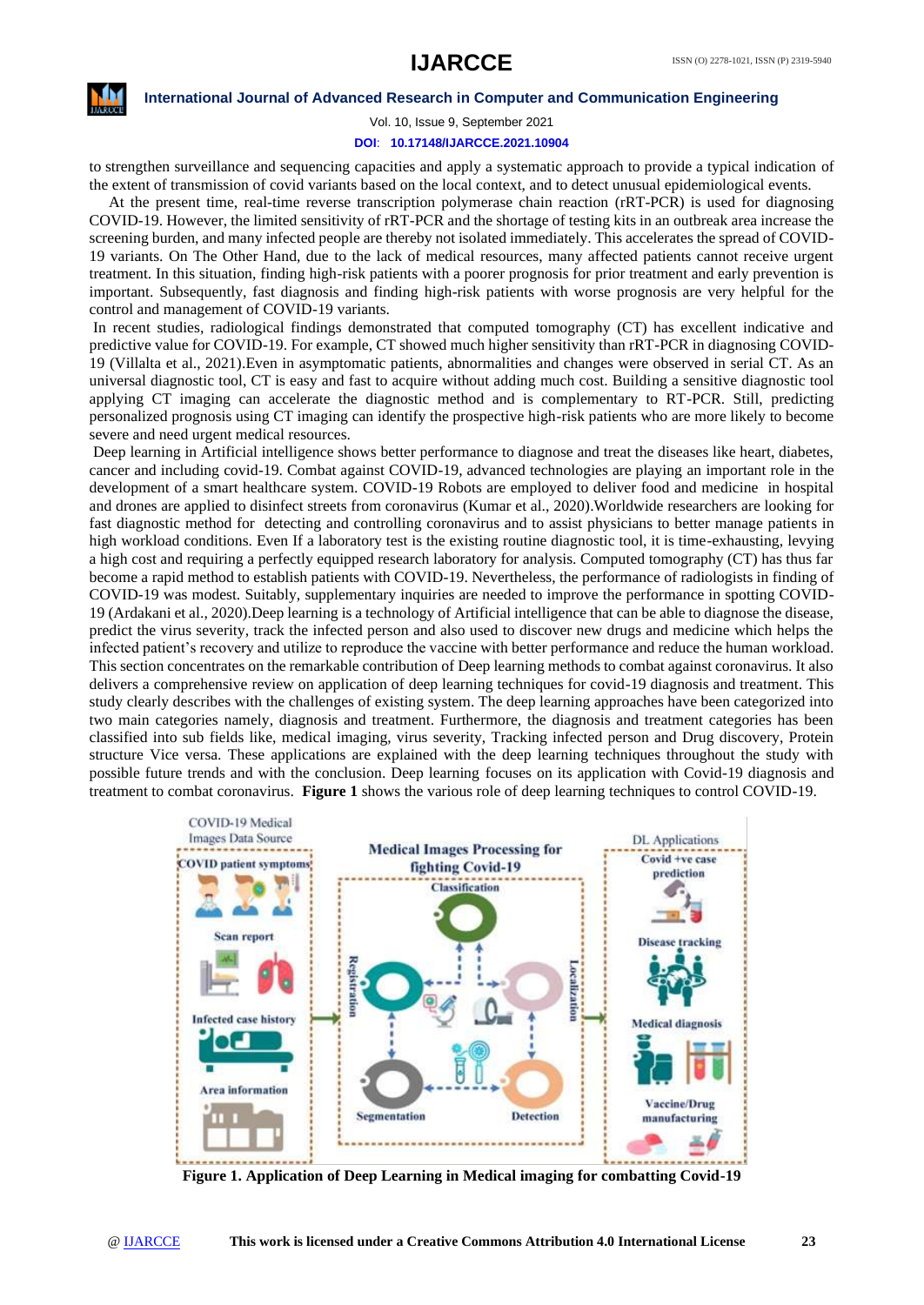

Vol. 10, Issue 9, September 2021

**DOI**: **10.17148/IJARCCE.2021.10904**

# **II DEEP LEARNING IN MEDICAL IMAGING**

Developments in medical discipline have drastically changed health care over the last few years, allowing doctors to identify and treat diseases more effectively. But doctors, like any human beings, are also susceptible to inaccuracies. The credentialism of a doctor not only lie in the person's level of intelligence, but the manner they handle the problems of patients and the correlated type of health system that supports them (Lundervold & Lundervold, 2019). In the physical world, Medical imaging has abundant resources of health data, which includes Magnetic Resonance Imaging (MRI), Xray, Positron Emission Tomography (PET), Computerized Tomography scan (CT scan), have provided doctors vast volumes of information(Liu et al., 2015).

Medical imaging is that the wide-ranging-spectrum name given to the cluster of procedures and methods designed for generating functional images, which are used for both clinical and scientific purposes. Medical image analysis is one among the leading substantial research within the field of medical, because of the results obtained by the evaluation which leads Medico professionals for analysis, therapy planning, and verification of administered treatment. Furthermore, modern developments in medical imaging techniques provided a major drop within the requirement for intrusive involvement in treatment of a spread of diseases or abnormalities (Aruna, 2020). Deep learning as an artificial intelligence method has demonstrated favorable outcomes in aiding disease analysis using CT images . Advancing after the solid feature learning ability, Deep Learning is capable of extract features that are correlated to medical outcomes from CT images automatically. Convolutional Neural Network (CNN) of deep learning is one of the most powerful way to for image representation and other structured data. These models perform classify the images based the self-learned image features using feature extraction Let us have a brief look at the basic building blocks of convolutional neural network in medical imaging.

# **III BUILDING BLOCKS OF CNN**

A Convolutional Neural Network is a certain form of artificial neural network designed at preserving spatial connections in the data, with extremely limited connections between the layers. The input to a CNN is assembled in a grid structure and then fed through layers that sustain these relationships, every single layer operates on a small region of the previous layer has been described in the **Figure 2**. CNN's can develop an extremely efficient interpretation of the input data. A CNN model has several layers of convolutions and activations, often combined with pooling layers, and is trained using backpropagation and gradient descent in the same way as for standard artificial neural networks. In addition, CNN's typically have fully connected layers at the end, which compute the final productions.



**Figure 2. A Basic fully connected CNN architecture.**

**Convolutional layers:** This layer is the initial layer that is employed to extract the various features from the input images. In this layer, the arithmetical operation of convolution is performed between the input image and a filter of a particular size  $N \times N$ . By sliding the filter on the input image, the dot product is taken among the filter and the parts of the input image with respect to the size of the filter  $(N \times N)$ . The output is called as the Feature map which provides us knowledge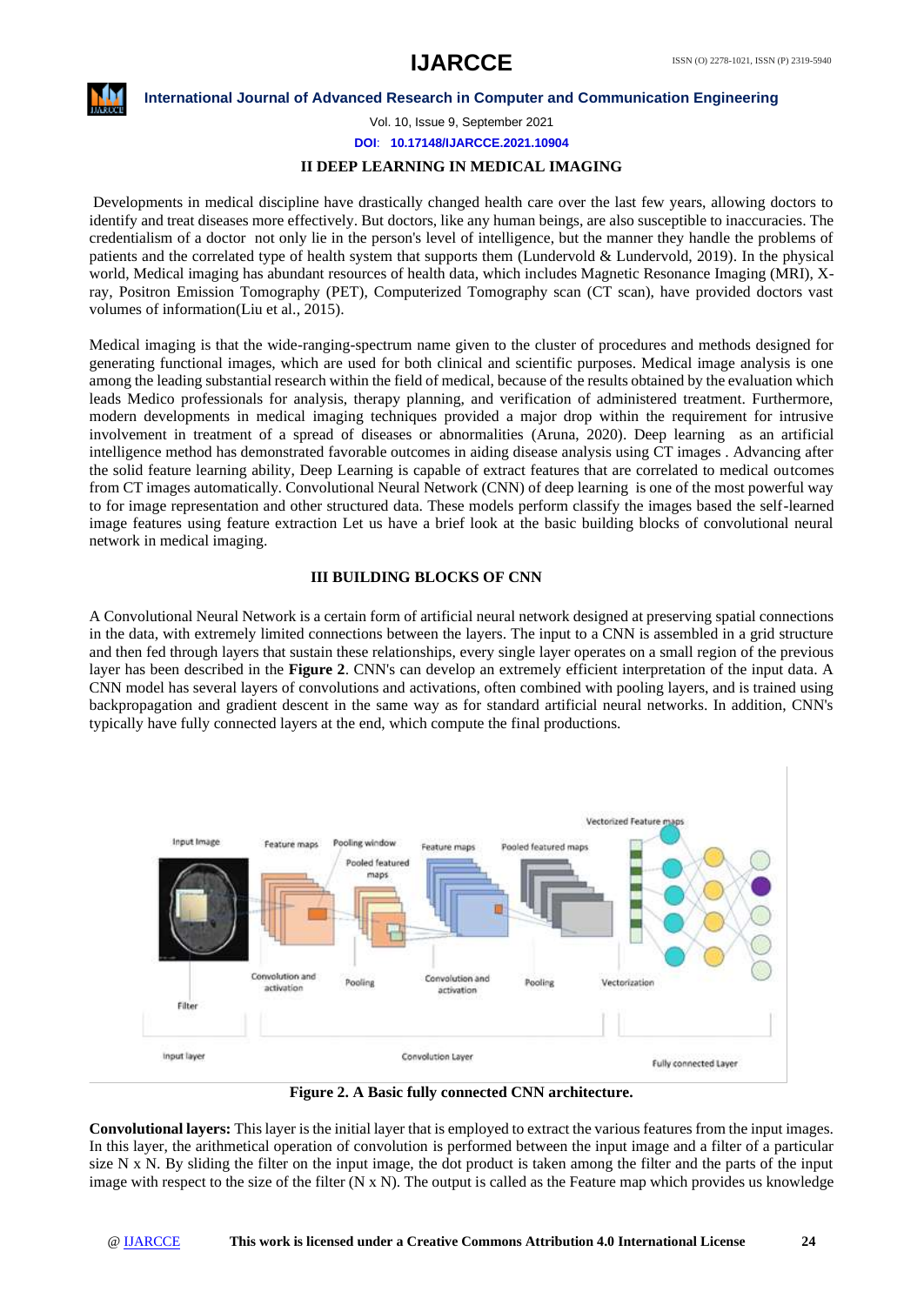

Vol. 10, Issue 9, September 2021

**DOI**: **10.17148/IJARCCE.2021.10904**

about the image such as the corners and edges. This feature map is fed to the next layers to discover several other features of the input image.

**Pooling layer**: Every Single feature map produced by feeding the data all through one or more convolutional layer is then typically assembled in a pooling layer. Pooling operations take small grid regions as input and generate single figure for each area. The figure is usually calculated by employing the max function (max-pooling) or the average function (average pooling). Since a minor change of the input image effects in minor changes in the activation maps, the pooling layers gives the Convolutional neural network some translational invariance. A distinct way of bringing down the sampling effect of pooling is to use convolutions with enhanced stride lengths. Eliminating the pooling layers simplifies the network architecture without necessarily sacrificing performance.

**Fully Connected Layer:** The Fully Connected layer includes the weights and biases along of the neurons and is used to connect the neurons between two distinct layers. These layers are normally placed before the output layer and generate the last few layers of a CNN Architecture. In this, the input image from the preceding layers is flattened and fed to the Fully Connected layer. The flattened vector then withstands few more Fully Connected layers where the mathematical functions procedures typically take place. In this stage, the classification method begins to take place.

**Dropout regularization**: It is a straightforward notion that offered a massive boost in the performance of Convolution neural networks. By averaging quite a few models in an ensemble one tends to get better results than when using single models. Dropout is an averaging method based on stochastic sampling of neural networks. By accidentally removing neurons while training one ends up using marginally altered networks for every single batch of training data, and the weights of the trained network are fine-tuned based on optimization of multiple variations of the network.

**Batch normalization:** Batch normalization layers are more often placed after the activation layers, generating normalized activation maps by deducting the mean and dividing by the standard deviation for every training batch. Containing batch normalization layers forces the network to regularly change its activations to zero mean and unit standard deviation while the training batch hits these layers, which works as a regularize for the network, hustles up the training, and makes it less reliant on the cautious parameter initialization.

# **IV DEEP LEARNING IN COVID-19 DIAGNOSIS**

Deep learning is a subset of Artificial intelligence which learns from the historical data to provide predictions for the future outcomes. Especially deep learning is an are based on self-learning and improving on its own by analyzing machine algorithms. Deep learning Models are trained by engaging a huge set of labeled data and neural network architectures that include numerous layers (Aruna, 2020). The laboratory analysis of biomedical and healthcare challenges helps health experts and scientists to discover out the new scope for helping the healthcare communities. The exposure of COVID-19 at an early stage and isolation of the involved people from others is the extremely crucial step in monitoring this pandemic due to high transmission of the virus. The Primary COVID-19 key indicator test for diagnosing the virus is rRT-PCR. But this test is time consuming and sometimes produces high rate of false negative results.

The recent swift spread of COVID-19 leads to exploring different methods for spotting coronavirus infection using medical imaging. Deep learning techniques in medical imaging have been used to process and analyze X-rays and computed tomography (CT), and PET to support the medical professional to forecast COVID-19 infection (Rawat et al., n.d.). Several research were introduced, focusing on the diagnosing coronavirus using different architectures of convolutional neural networks in a deep learning model were used to distinguish covid from non-covid-19 groups. For the analysis purpose, following models are employed which are formerly trained on ImageNet dataset which is a large dataset of about 14 million images of about 1000 different classes: AlexNet, VGGNET (VGG-1 and VGG-19), SqueezeNet, GoogleNet, MobileNet-V2, ResNet-18, ResNet-50, ResNet-101, and Xception has been clearly demonstrated in **Figure 3**.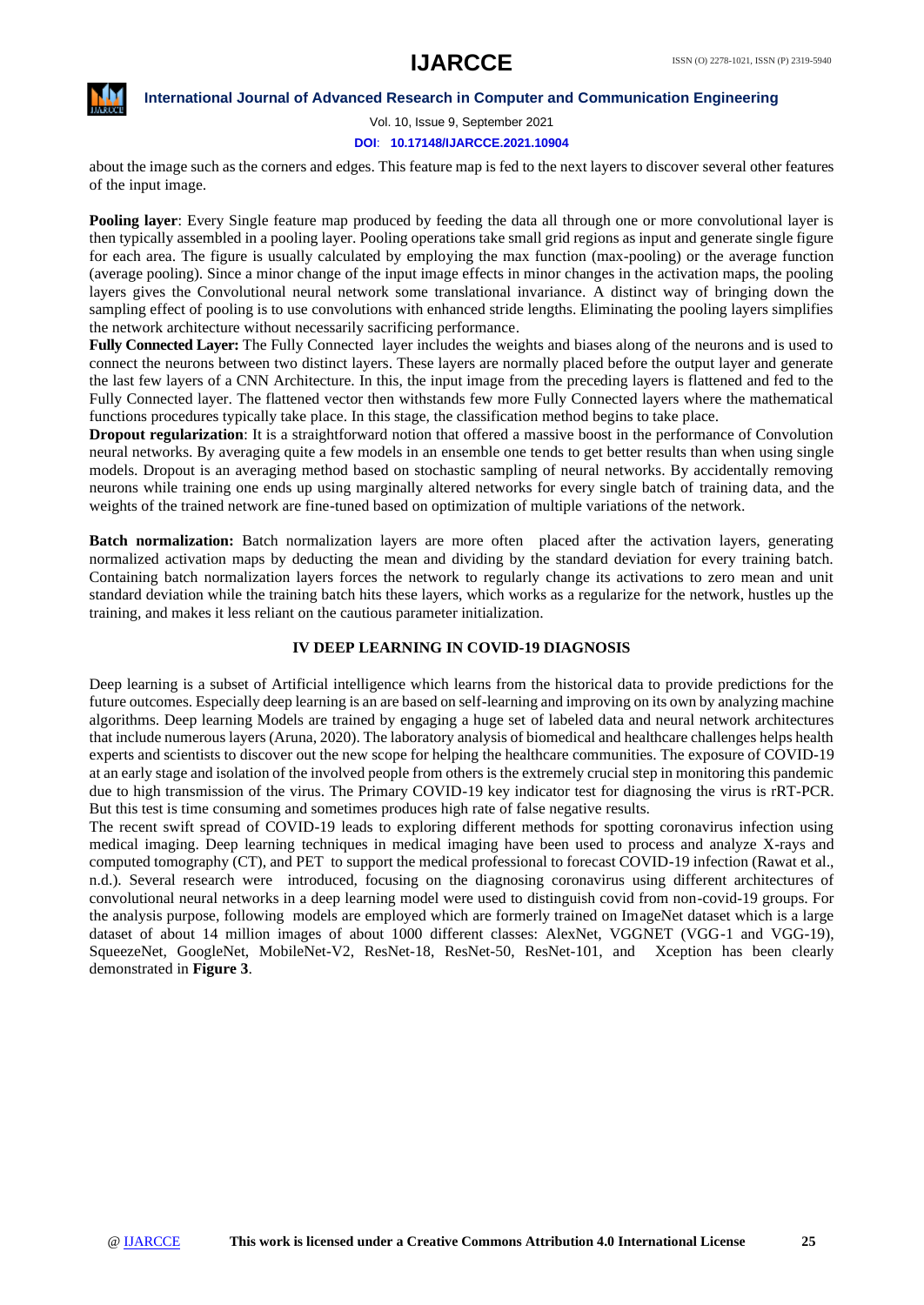# **IJARCCE**



**Figure 3. An overview of pre-trained neural networks architecture for Covid-19 diagnosis**

**Alex Net:** Alex Net is a type of feedforward convolution neural network with 8-layer deep. It contains 5 convolution layers, 3 fully- connected layers. It was suggested by Alex Krizhevsky and trained on 1 million images to classify images into 1000 different classes. There are some additional features that makes, Alex Net more special in the performance of disease detection. ReLU Nonlinearity. Alex Net uses Rectified Linear Units (ReLU) instead of the tanh function which was able to reach 25% error on CIFAR-10 dataset six times faster than a CNN using tanh.

**Multiple GPUs:** Alex Net uses Multiple GPU's for reducing the training time. This can be achieved by splitting half of the model's neurons in one GPU and other half on another GPU.

**Overlapping Pooling:** Convolutional neural network conventionally pool outputs of nearby clusters of neurons with no overlapping. However, when the authors-initiated overlap, they noticed a reduction in error by about 0.5% and found that models with overlapping pooling generally find it harder to overfit.

**The Overfitting Problem:**Alex Net had sixty million parameters, a most important issue in terms of overfitting. Two methods Data Augmentation and Drop out were used to reduce overfitting.

**VGGNet- VGG-16 AND VGG-19:** VGG16 and VGG19 are usually called VGGNet that introduced the ImageNet Large Scale Visual Recognition Challenge (ILSVRC) assesses algorithms for object detection and image classification at a grand scale. It is named as VGG16 or VGG19 based on the number of layers deployed. They utilize only 3 x 3 convolution layer and max pooling. These models simply load up the layers on the right top. Evaluate of these models are compared based on the layer count using these two models. VGG19 has more three layers than VGG16 has been shown in **Figure 4**.



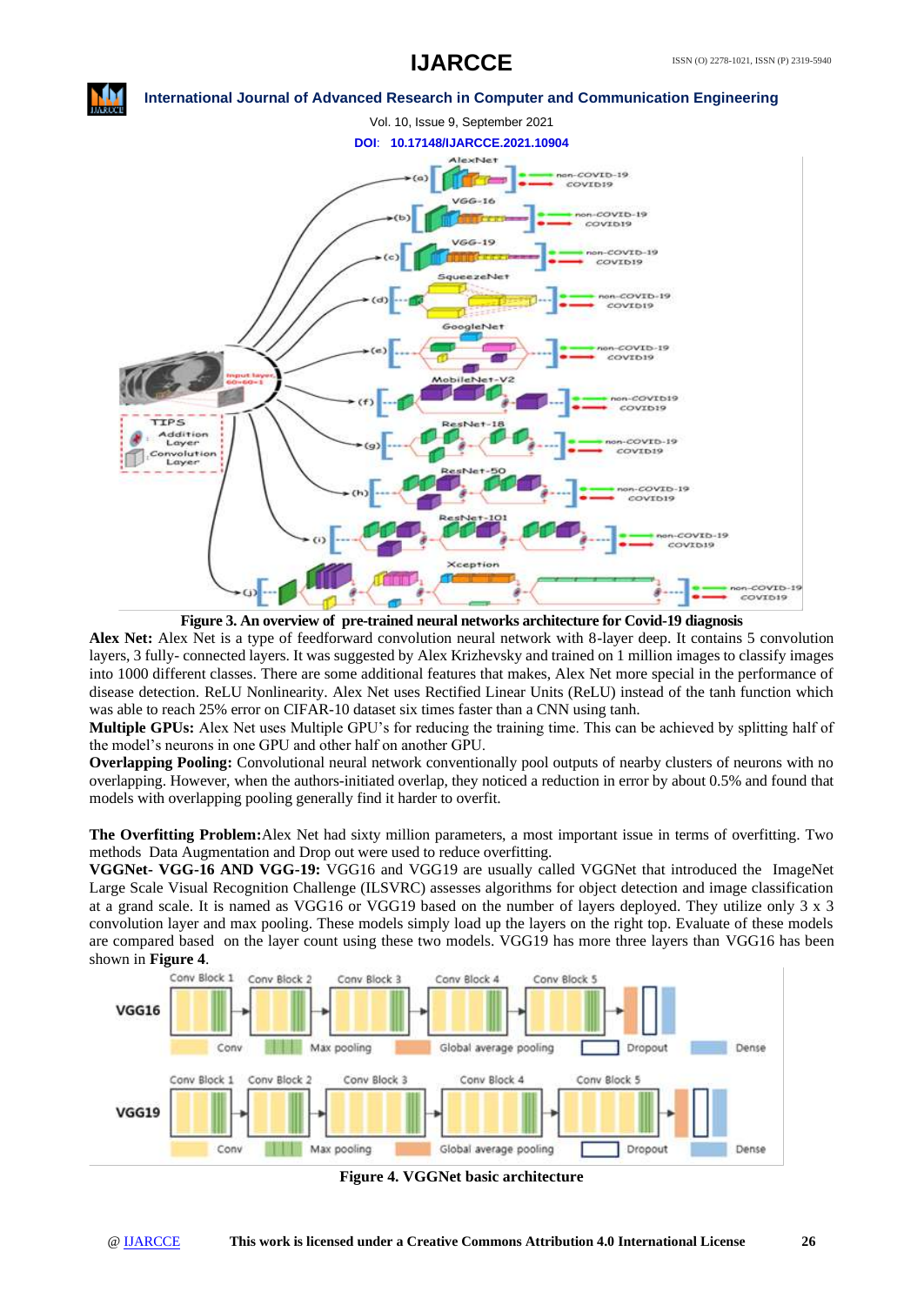

Vol. 10, Issue 9, September 2021

#### **DOI**: **10.17148/IJARCCE.2021.10904**

**Inception V3:** Inception v3 is a wider model than VGGNet. It is also introduced the ILSVRC and gained. This model is organized of inception component that incorporates convolution layers and pooling layer in parallel. Inception V3 module makes the model more trainable .The inception module is considered as a block. Even Though of a wider and deeper model, it has fewer parameter than VGGNet. Thus, this model converges extremely quickly demostarted in **Figure 5**.



**Figure 5. Inception V3 architecture**

**SqueezeNet**: Squeeze Net is a single compact CNN with 18 deep learnable layers to classify images into 1000 different classes. It begins with a standalone convolution layer (conv1) has been shoen in **Figure 6**, followed by 8 Fire modules , ending with a final convolutional layer (conv10). Progressively boost the number of filters per fire module from the starting to the end of the network (Iandola et al., 2016).



**Figure 6.Layers of SqueezeNet architecture**

**GoogLeNet:** This is a deep model which is used to solve most of the problems that larger networks faced, mainly through the Inception module's deployment. The network is 22-layers deep, starts with 3 convolution layers, pursued by 9 inception blocks, and ends with a fully attached layer. The inception block act as a core part of the GoogLeNet. **Figure 7** shows the the architecture,which has been designed to be a driving force for the increased computational efficiency compared to a few of its predecessors or similar networks created at the time.



**Figure 7. GoogleNet-Conceiving Inception module**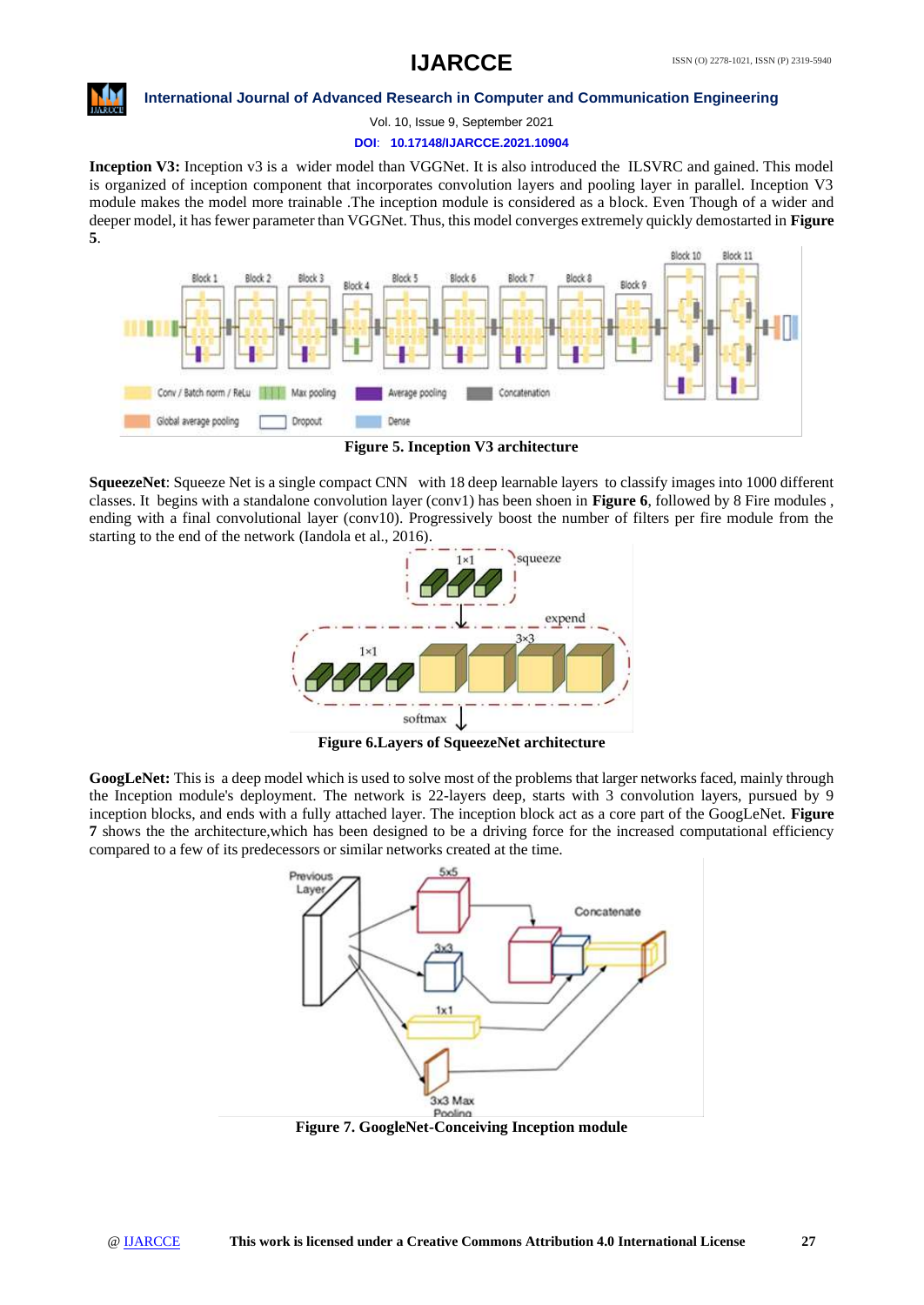

Vol. 10, Issue 9, September 2021

#### **DOI**: **10.17148/IJARCCE.2021.10904**

**MobileNe**t: It is a less load CNN with 53 layers deep of which 52 convolution and 1 fully connected layer. The major part design of the network is constructed on inverted residual and linear bottlenecks. The model starts with three convolution layers, followed by 16 inverted residual and linear bottleneck blocks and ends with 1 convolution layer and 1 fully connected layer. The idea of the inverted residual block is to remains as the main part of the network has been demonstrated in **Figure 8**.



**Figure 8. Basic architecture of MobileNet Convolutional Neural Network**

**ResNet:** It is a type of deep neural network based on residual learning. This type of learning can simplify the training phase of networks by considering the layer inputs as a reference **Figure 9**. All forms of ResNet, ResNet-18, ResNet-50, and ResNet-101, are versions of ResNet which have their own particular residual block has been described in the **Table 1**.



**Figure 9. Residual block of ResNet architecture.**

| <b>SNO</b> | <b>Resnet Version</b> | Deep      | <b>Residual</b> |
|------------|-----------------------|-----------|-----------------|
|            | ResNet-18             | 22 layers |                 |
|            | ResNet-50             | 50        | 10              |
|            | $ResNet-101.$         | 101       | $\mathcal{L}$   |

**Tabel 1. Layers of ResNet Convolutional neural networks.**

**Xception:** This Model has been proposed by Francois Chollet, who is software engineer at Google Inc. In Xception architecture standard Inception modules are changed with depth wise Separable Convolutions in **Figure 10**. It begins with two convolution layers, followed by depth wise separable convolution layers, four convolution layers, and a fully connected layer.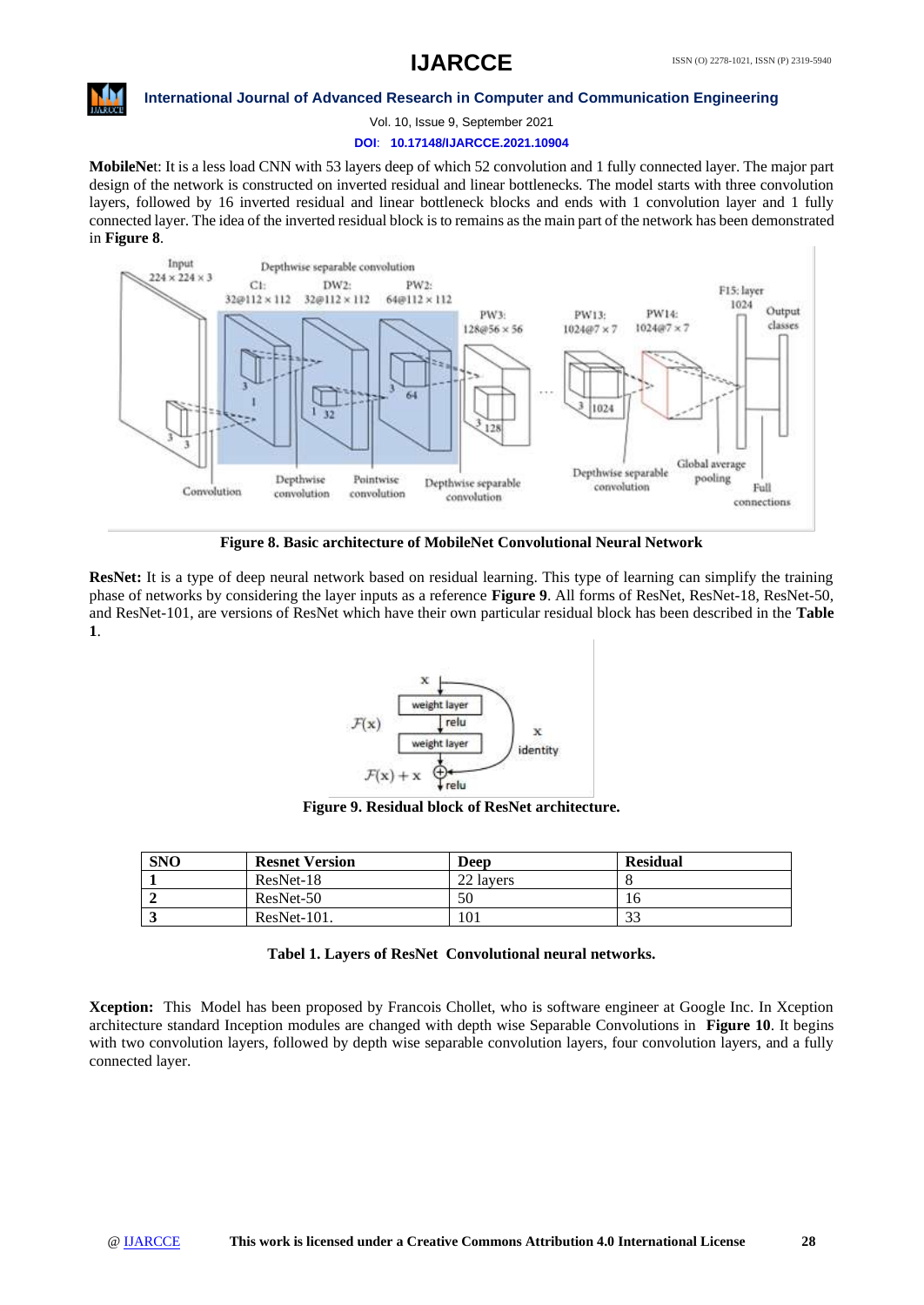# **IJARCCE**



# **International Journal of Advanced Research in Computer and Communication Engineering**



# **Figure 10. Xception: Deep Learning with Depthwise Separable Convolutions**

# **V DEEP LEARNING IN VIRUS SEVERITY AND INFECTIVITY**

Covid-19 viral host prediction is an important task to ensure biosafety for changing viruses quickly. It is a challenging work to detect infectious viruses which are greater threat to mankind using bioinformatics systems. An approach was proposed to predict whether a virus can infect the human being directly utilizing next generation in order. **Figure 11** shows the system, proved that Convolution Neural Network and Long short-term memory (LSTM) based architecture surpassed the more machine learning algorithms and simplified to taxonomical units with a partial error rate from those that are in the training phase (Bartoszewicz et al., 2021).

The nucleotide data is visualized in the convolutional filters. Finally, data are plotted to provide the insight for the behavior of the system to investigate the COVID-19 virus. A deep learning algorithm-based virus host prediction technique have been introduced to identify possible types of a viral host can infect a human with DNA input sequence (Guo et al., 2020). The obtained result showed that various vertebral infectious covid-19 has great force for infecting mankind. This system is also efficient for virus analysis and prevention in an early stage.



**Figure 11. A deep-learning-based approach for severity analysis and monitoring the disease**

# **VI DEEP LEARNING FOR COVID-19 DISEASE TRACKING**

Deep learning procedures are often employed to trace the propagation of COVID-19 infection. Instead of using traditional medical imaging, depth camera footage can be used to analyze respirational patterns to forecast tachypnea (Wang et al., 2020). The scientists employed bidirectional Gated recurrent unit (GRU) method to prediction tachypnea that could be a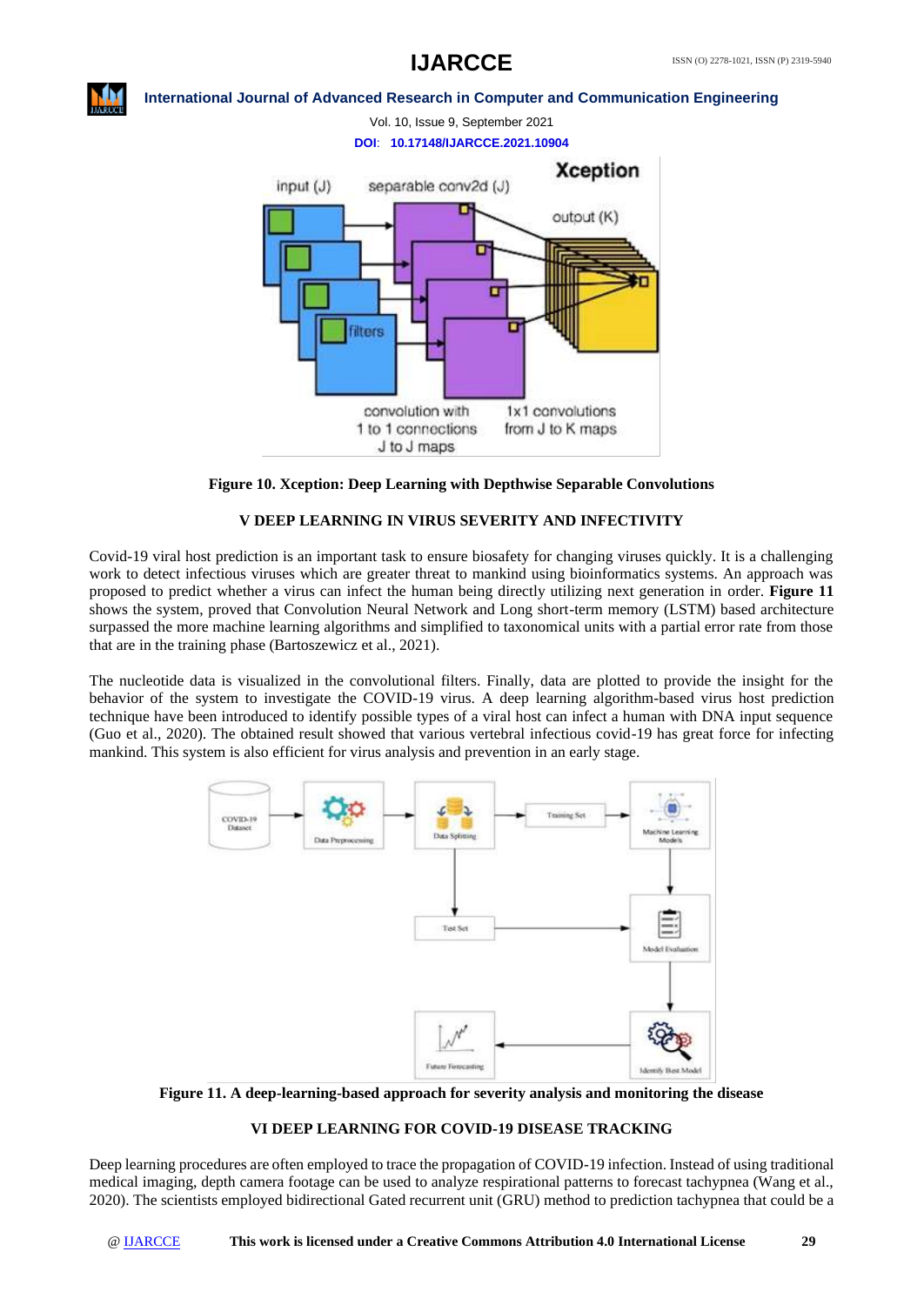

Vol. 10, Issue 9, September 2021

# **DOI**: **10.17148/IJARCCE.2021.10904**

major investigative feature to provide large-scale diagnosis of COVID-19 patients. Smartphone sensors are employed to locate COVID-19 symptoms based on a deep learning algorithm to trace the COVID-19 pandemic. A α-satellite AI driven system to detect geographical risk estimation at population levels. The substantial real-time data are used in deep neural networks models to discover the community opinions and calculate the risk level. A prediction model based on LSTM networks is developed to predict the movement of the COVID-19 outbreak in Canada (Chimmula & Zhang, 2020). A combined LSTM and GRU model has been presented to assess positive, negative, death, and release cases of COVID-19 for approximating the situation of the present epidemic (Dutta & Bandyopadhyay, 2020). **Figure 12** demonstrates evidence, that can be applied to take accurate actions to monitor and control the covid-19 infection.



**Figure 12.Covid-19 Disease tracking using Deep learning**

### **VII DEEP LEARNING FOR PROTEIN STRUCTURE PREDICTION**

Protein structure prediction can be used to define the 3D shape of a protein from its amino acid sequence. As the structure of a protein largely determines its function based on its sequence; however, protein structures can be tricky to decide by experimentation. Recently, employing genetic information has shown a dramatic progress .The protein structures can be predicted by analyzing the covariation in homologous sequences which are in contact of amino residues.

A neural network can be trained to make exact predictions of the distances between pairs of residues that provides more information of the structure than contact predictions. This information can be used to construct a potential of mean force that can precisely explain the shape of a protein. The resultant potential can be enhanced by a first-order iterative gradient descent algorithm to produce protein structures without difficult sampling procedures. The resultant system, named AlphaFold, accomplishes high accuracy, even for structures with a small number of homogenous sequences. Critical Assessment of Protein Structure Prediction created high accuracy structures for (24 out of 43) free modelling domains have been demonstrated in **Figure 13**.

The next best method used sampling and contact information, achieved the accuracy of (14 out of 43) domains. AlphaFold signifies a substantial improvement in protein-structure prediction. This increased accuracy is used to enable understandings into the function and malfunction of homologues proteins experimentally (Senior et al., 2020). This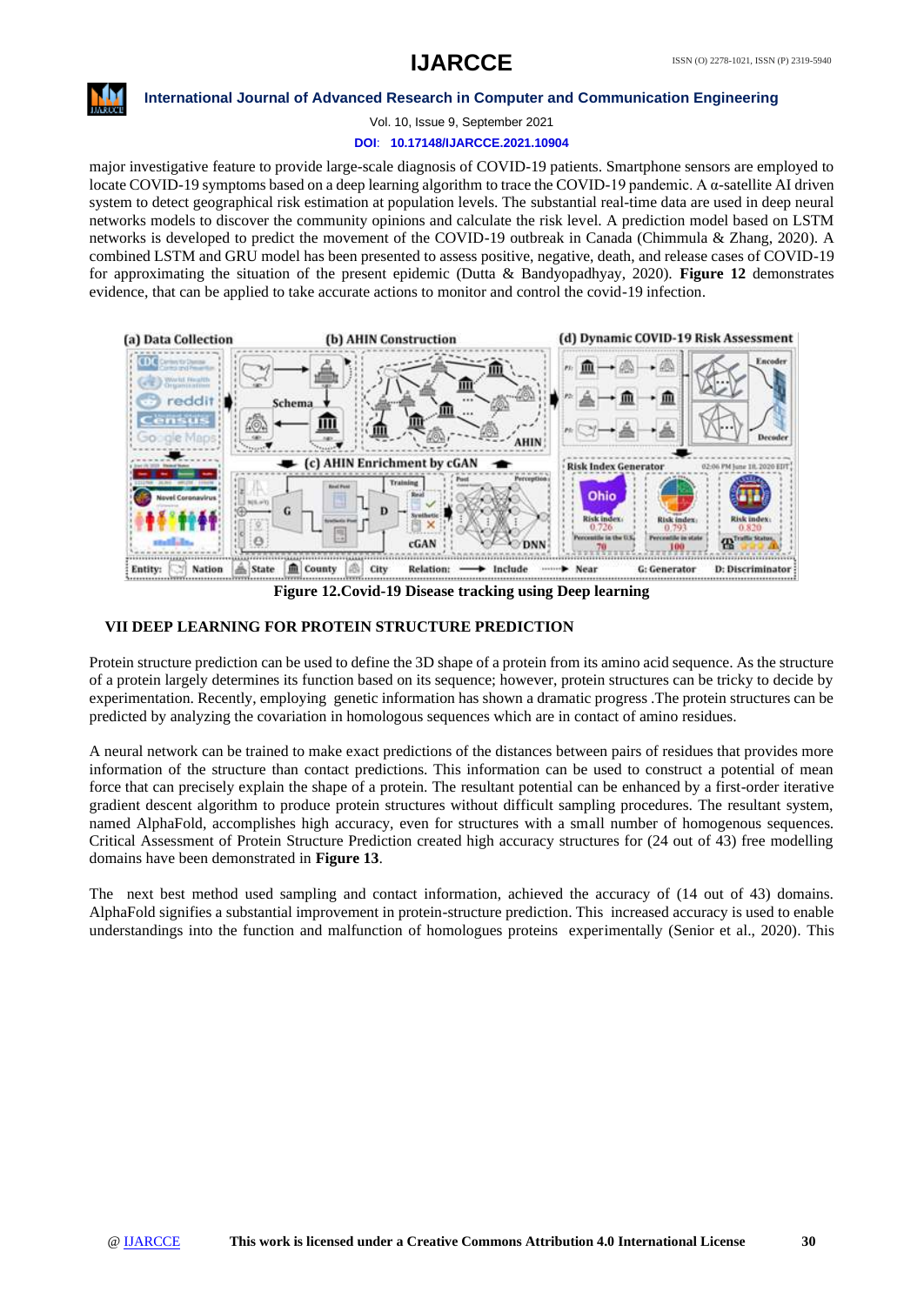# **IJARCCE**



### **International Journal of Advanced Research in Computer and Communication Engineering**

Vol. 10, Issue 9, September 2021

**DOI**: **10.17148/IJARCCE.2021.10904**

would be beneficial to observe the functionality of coronavirus and also for the COVID-19 medicine development.



**Figure 13. Protein Prediction using Deep Learning**

### **VIII DEEPLEARNING FOR DRUG DISCOVERY/REPURPOSING**

A Phenotype-based combination screening has benefits over objective-based drug discovery which is impenetrable and lacks understanding of structure of drug action.A chemically Induced Dimerization (CID) gene expression shape provides a mechanistic signature of phenotypic response. The use of such data is constrained by their meagerness, inaccuracy and comparatively low output. Few techniques can present phenotype-based de novo chemical compound screening. A mechanism-driven neural network-based method, Docker Enumeration, Escalation of Privileges and Container Escapes (DeepCE) have been proposed (Pham et al., 2021), which uses a graph neural network and multiheaded attention mechanism to model gene chemical substructure and gene by gene connotation for predicting the variance gene structure profile distress by de novo chemicals. A ground-breaking data augmentation approach has been proposed which extracts useful data from inaccurate experiments in the L1000 dataset. The investigational findings show that DeepCE attains exceptional performances to state-of-the-art methods. The efficacy of gene representation summaries generated from DeepCE has been compared with monitored data for downstream categorization tasks. To verify the value of DeepCE, it has been applied to drug repurposing of COVID-19 and deliver unique lead combinations reliable with clinical evidence. DeepCE thus offers a possible strong framework for vigorous predictive modelling by applying noisy omics data and testing different chemicals for the variation of the systemic response to disease have been demonstrated in **Figure 14**.



**Figure 14. A data-driven drug repurposing framework of deep learning targeting COVID-19**